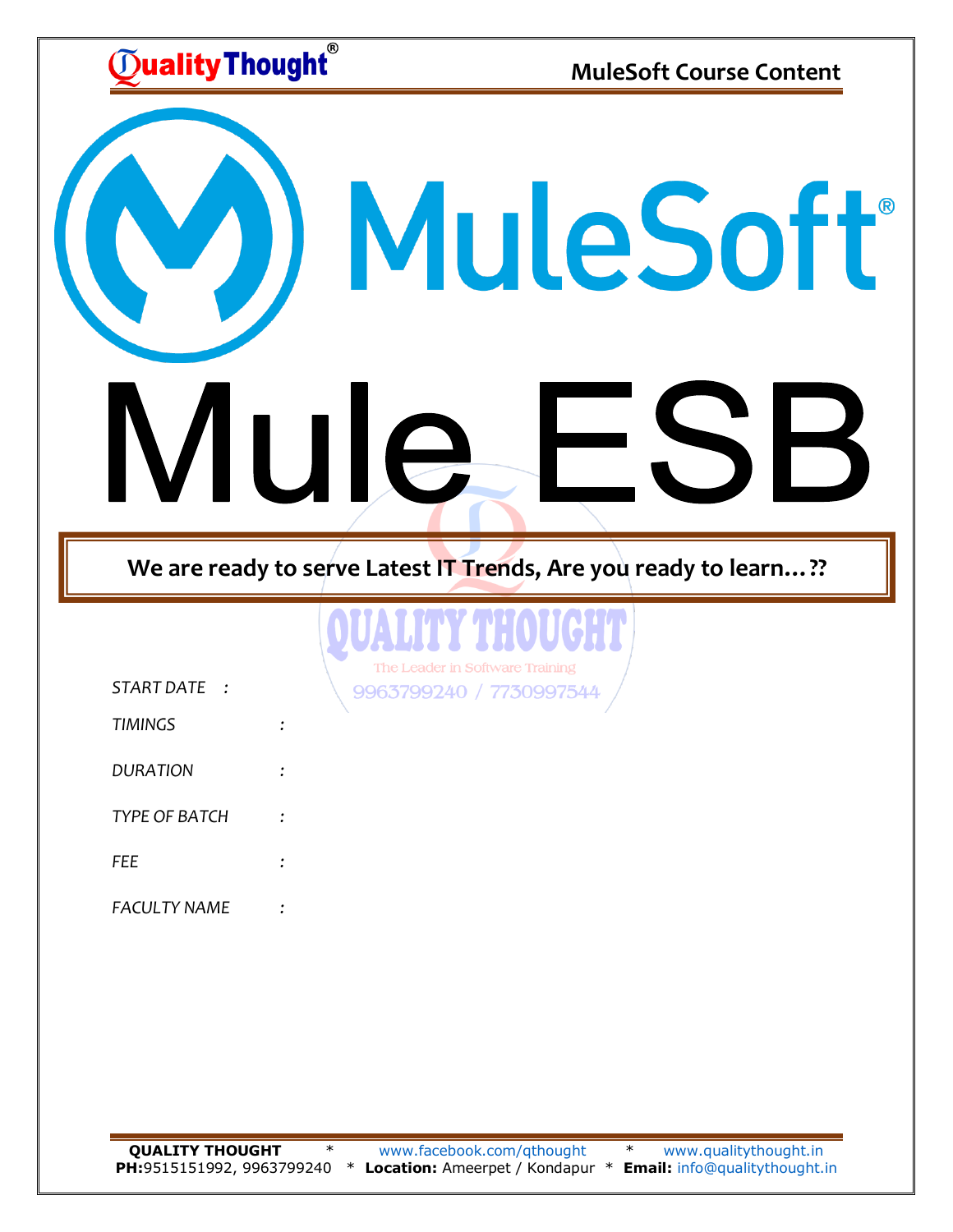# $\widetilde{D}$ ualityThought $\widetilde{D}$

## **MuleSoft Course Content**

#### **1. Introduction of Mule Soft ESB**

- $\checkmark$  What is ESB?
- $\checkmark$  What is Mule Soft
- Why Mule Soft
- $\checkmark$  Mule Soft Futures
- Current Market Trends
- $\checkmark$  History of Mule ESB
- $\checkmark$  What is Postman
- $\times$  Mule Architecture
- $\checkmark$  Mule Message Diagrams

### **2. Basics of Mule ESB**

- $\checkmark$  Introduction of XML
- $\checkmark$  Introduction JSON
- Overview of SOAP and Proto Calls
- Overview of Rest and Proto Calls
- $\checkmark$  Understanding WSDL
- Overview of Web-Services
- $\checkmark$  Importance of XSD
- Publishing an API to Exchange.<br>Publishing an API to Exchange.<br>Ameerpet / Kondapur

**Hyderabad** 

The Leader in Software Training

### **3. Environment setup:**

- $\checkmark$  Application required for Mule soft development and Installation
- $\checkmark$  Local Environment setup.
- $\checkmark$  Cloud Environment setup.
- $\checkmark$  How to use Postman?
- $\checkmark$  Mule Basics

### **4. Introduction to Anypoint Studio**

- $\checkmark$  Create Domain Project
- $\checkmark$  What is Mule Flow
- $\checkmark$  Types of Flows (Flow Designer)
- $\checkmark$  Type of variables.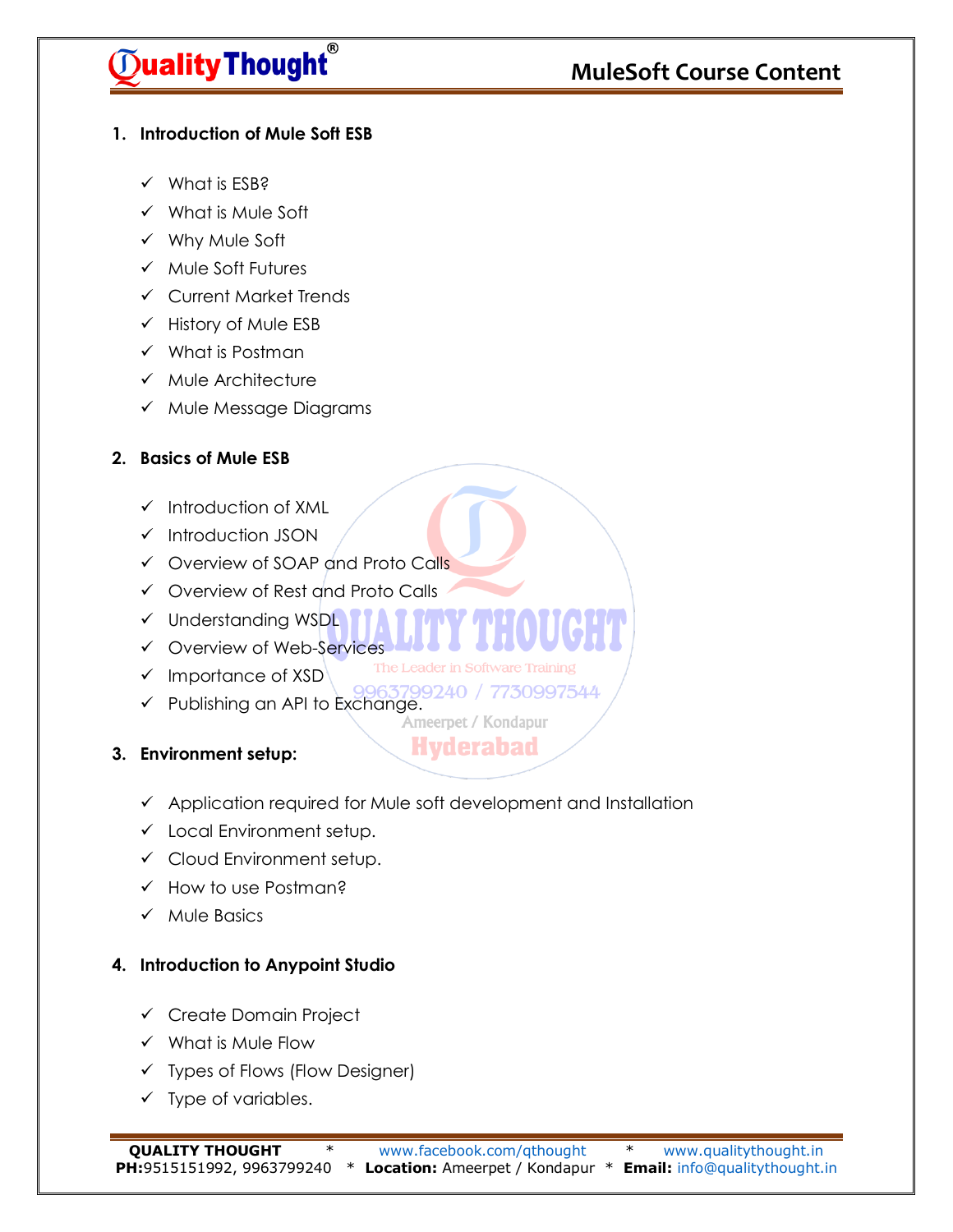# $\widetilde{\mathbb{O}}$ ualityThought $\widetilde{\phantom{a}}$

## **MuleSoft Course Content**

- $\checkmark$  Inbound and Outbound Properties
- $\checkmark$  Local Deployment.

### **5. First Mule Application**

- $\checkmark$  Design your first Mule application
- $\checkmark$  Basics of Cloud hub.
- Deployment on Local and Cloud hub

### **6. Mule Expression Language**

- $\checkmark$  Mule Expression Languages
- $\checkmark$  Mule Expression Languages

### **7. Connectors:**

- $\checkmark$  FTP Connector with Example
- $\checkmark$  File Connector
- $\checkmark$  SMTP Connector.
- $\checkmark$  Database Connector
- $\checkmark$  Listener
- $\checkmark$  Logger
- $\checkmark$  Set Payload
- $\checkmark$  Set Variable
- $\checkmark$  Transform Message
- $\checkmark$  Data Base Insert
- $\checkmark$  Data Base Update
- $\checkmark$  Data Base Delete
- $\checkmark$  Data Base Select
- $\checkmark$  Anypoint MQ.
- $\checkmark$  Filters
- $\checkmark$  Secure Property Placeholder
- $\checkmark$  Caching Strategy
- Different Connectors

**QUALITY THOUGHT** \* [www.facebook.com/qthought](http://www.facebook.com/qthought) \* [www.qualitythought.in](http://www.qualitythought.in/) **PH:**9515151992, 9963799240 \* **Location:** Ameerpet / Kondapur \* **Email:** [info@qualitythought.in](mailto:info@qualitythought.in)

The Leader in Software Training 9963799240 / 7730997544 Ameerpet / Kondapur **Hyderabad**